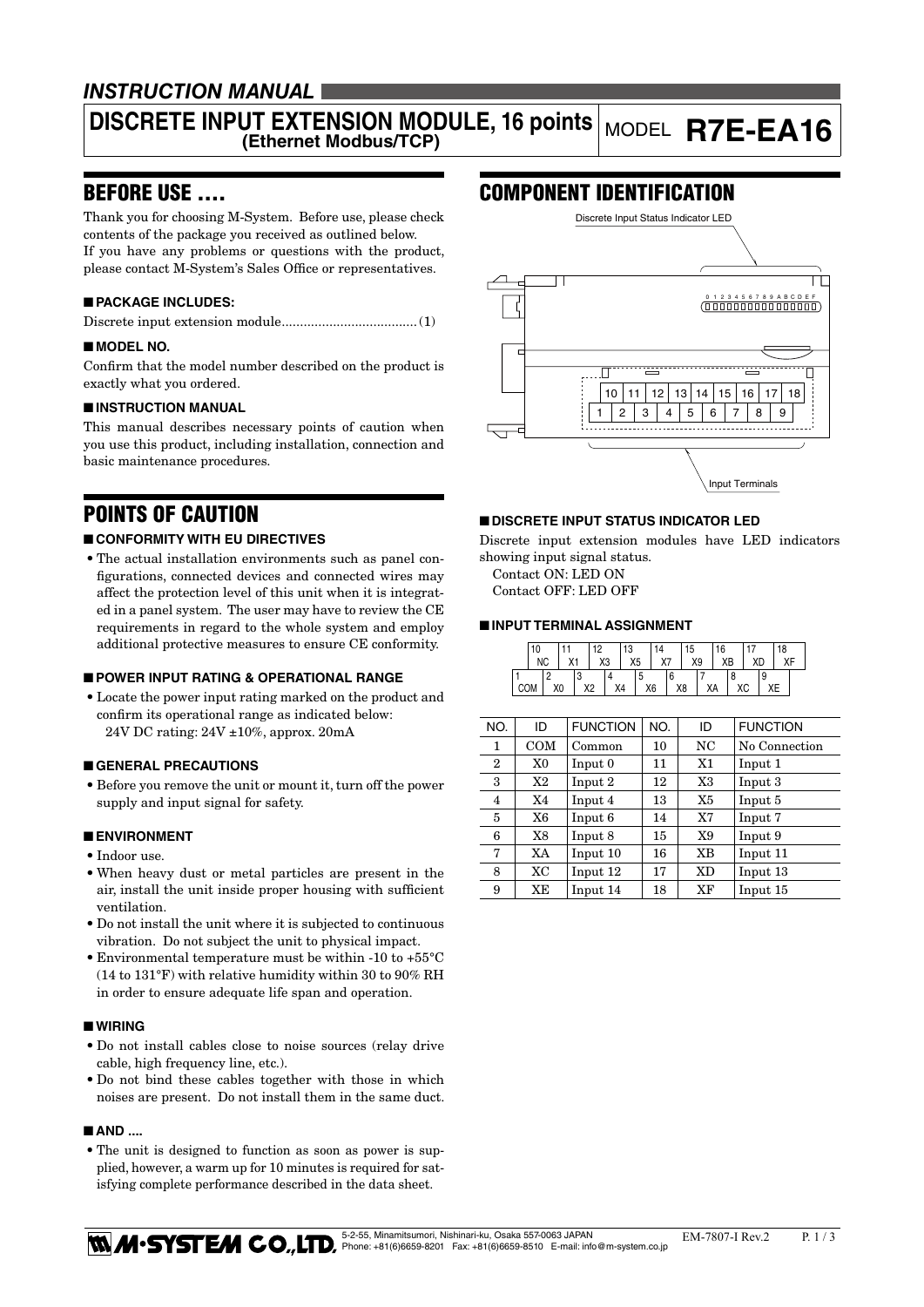## CONNECTING THE EXTENSION MODULE

- 1) Remove the extension connector cover located at the side of the basic module.
- 2) Connect the extension module.



3) Mount the combined module on a DIN rail.



## EXTERNAL DIMENSIONS unit: mm (inch)